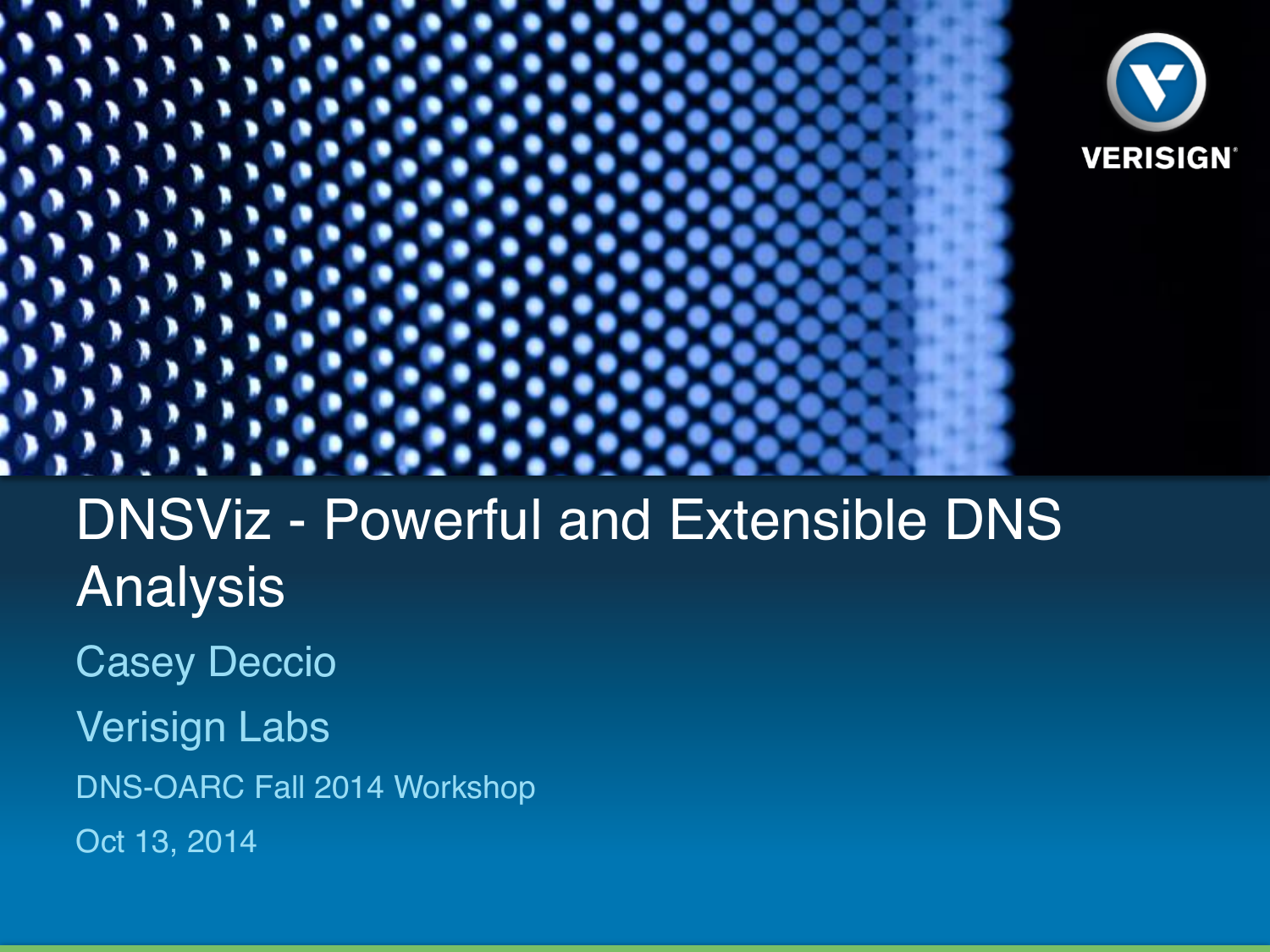# DNSViz History

- **2010** dnsviz.net launched by Sandia National Labs to help with DNSSEC analysis
- **2011** archive of DNS monitoring began
- **2013** database backend rewritten
- **2014** adopted by Verisign Labs
	- Analysis engine rewritten
		- Decoupled from graph and database
		- Made suitable for local installation/ invocation
	- Hosting migrated to Verisign Labs
	- 0.1.0 release under GPLv2



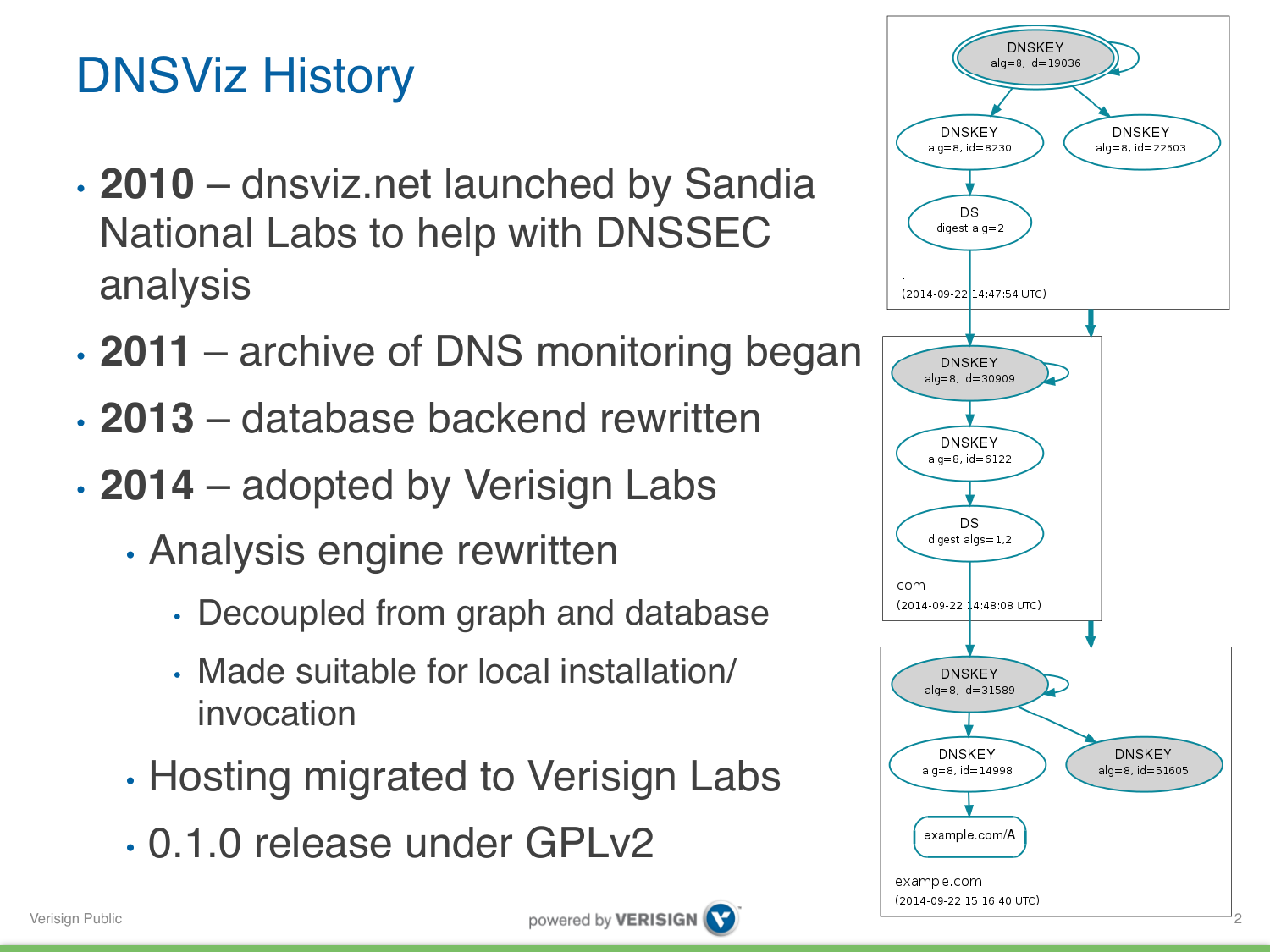## Local DNS Analysis Using DNSViz Command Line

- dnsget
	- **Description:** Online analysis (query/response) of DNS name, servers, and dependencies, following referrals
	- **Input:** One or more domain names
	- **Output:** Serialized (JSON) DNS analysis, including query/ response diagnostics

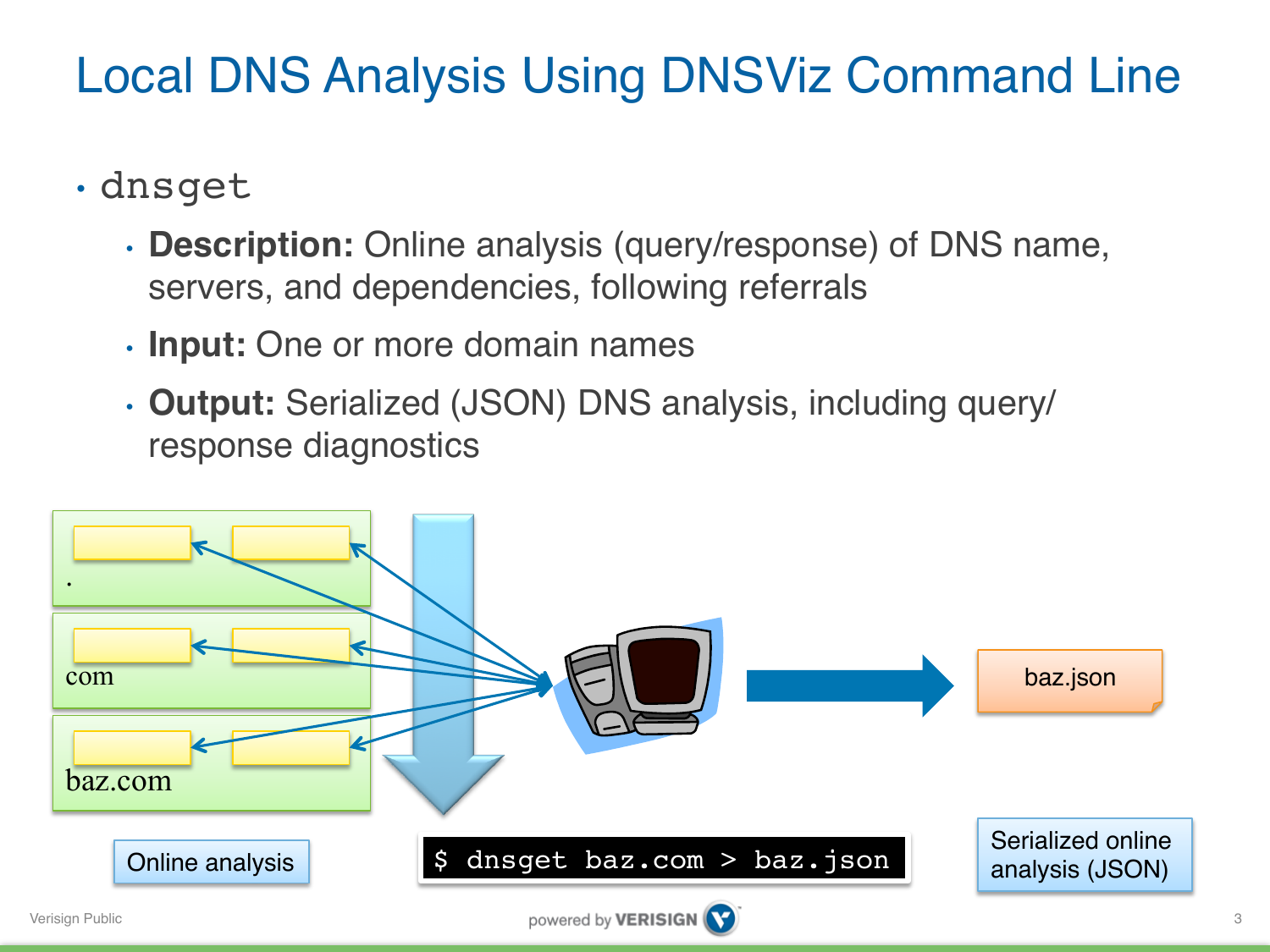## Local DNS Analysis Using DNSViz Command Line

- dnsviz
	- **Description:** Offline analysis (correctness/validation/consistency) of DNS name, servers, and dependencies
	- **Input:** One or more domain names and serialized (JSON) analysis (output from dnsget)
	- **Output:** Graph of DNS analysis, as an image png, jpg, html (interactive) format

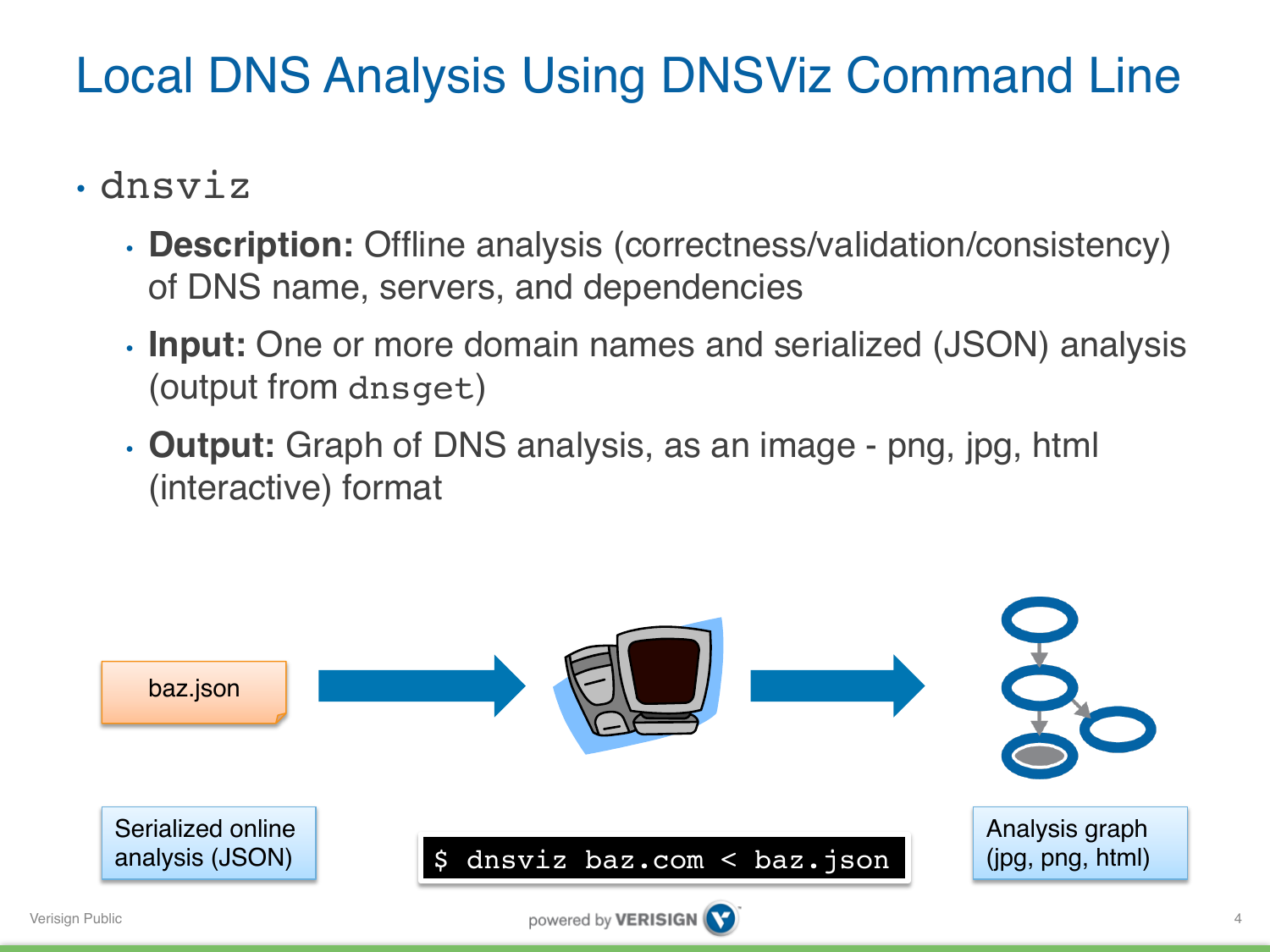## Local DNS Analysis Using DNSViz Command Line

- dnsgrok
	- **Description:** Offline analysis (correctness/validation/consistency) of DNS name, servers, and dependencies
	- **Input:** One or more domain names and serialized (JSON) analysis (output from dnsget)
	- **Output:** Serialized (JSON) DNS analysis, including error-level filtering

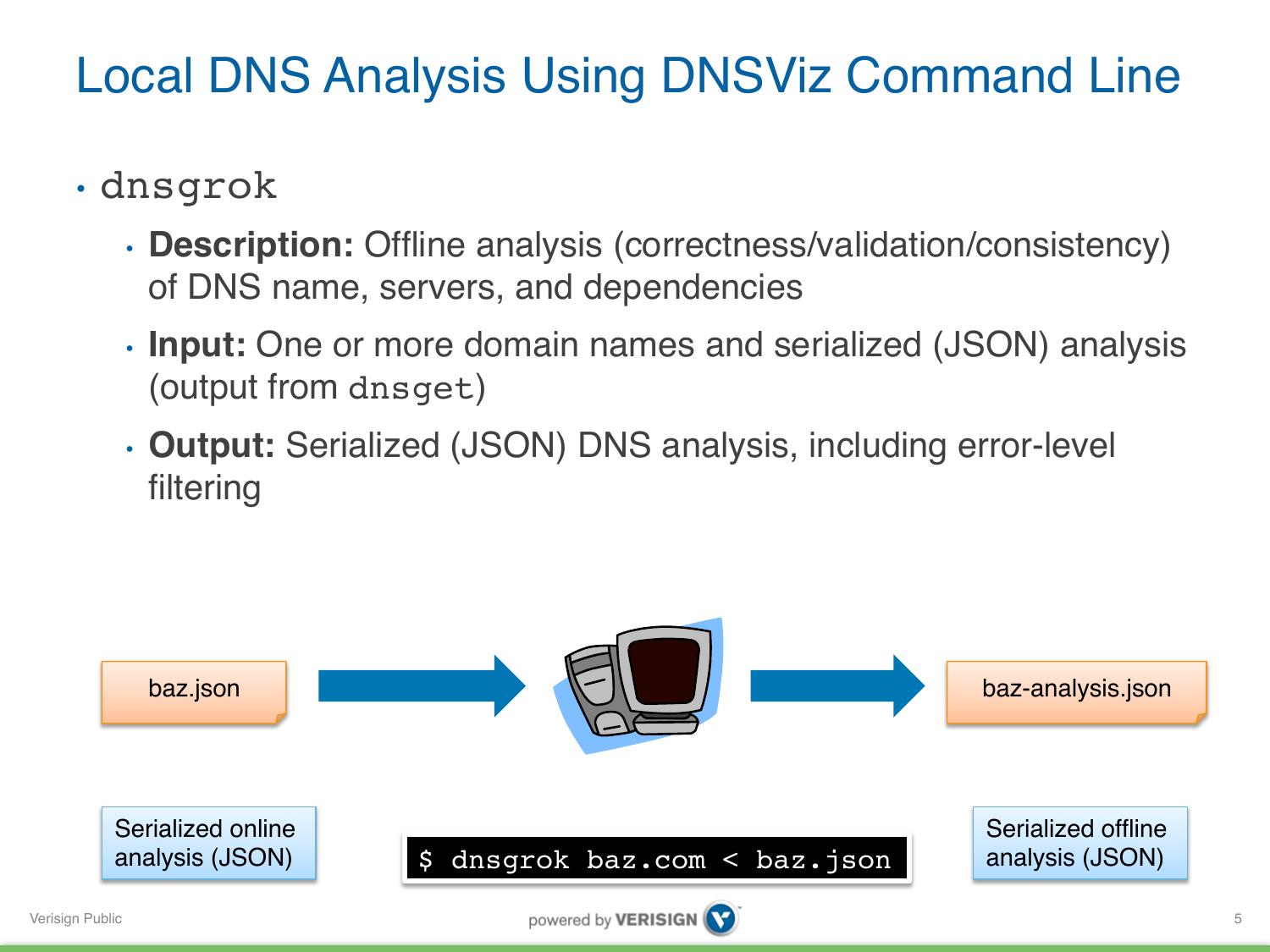#### Features

- Automatically detects IPv6 connectivity for related tests
- Works on arbitrary names not just zones
- Follows CNAME dependencies
- Checks negative responses both of names and zones
	- NXDOMAIN
	- No data
	- NSEC/NSEC3
- Other
	- DNAME
	- Wildcard

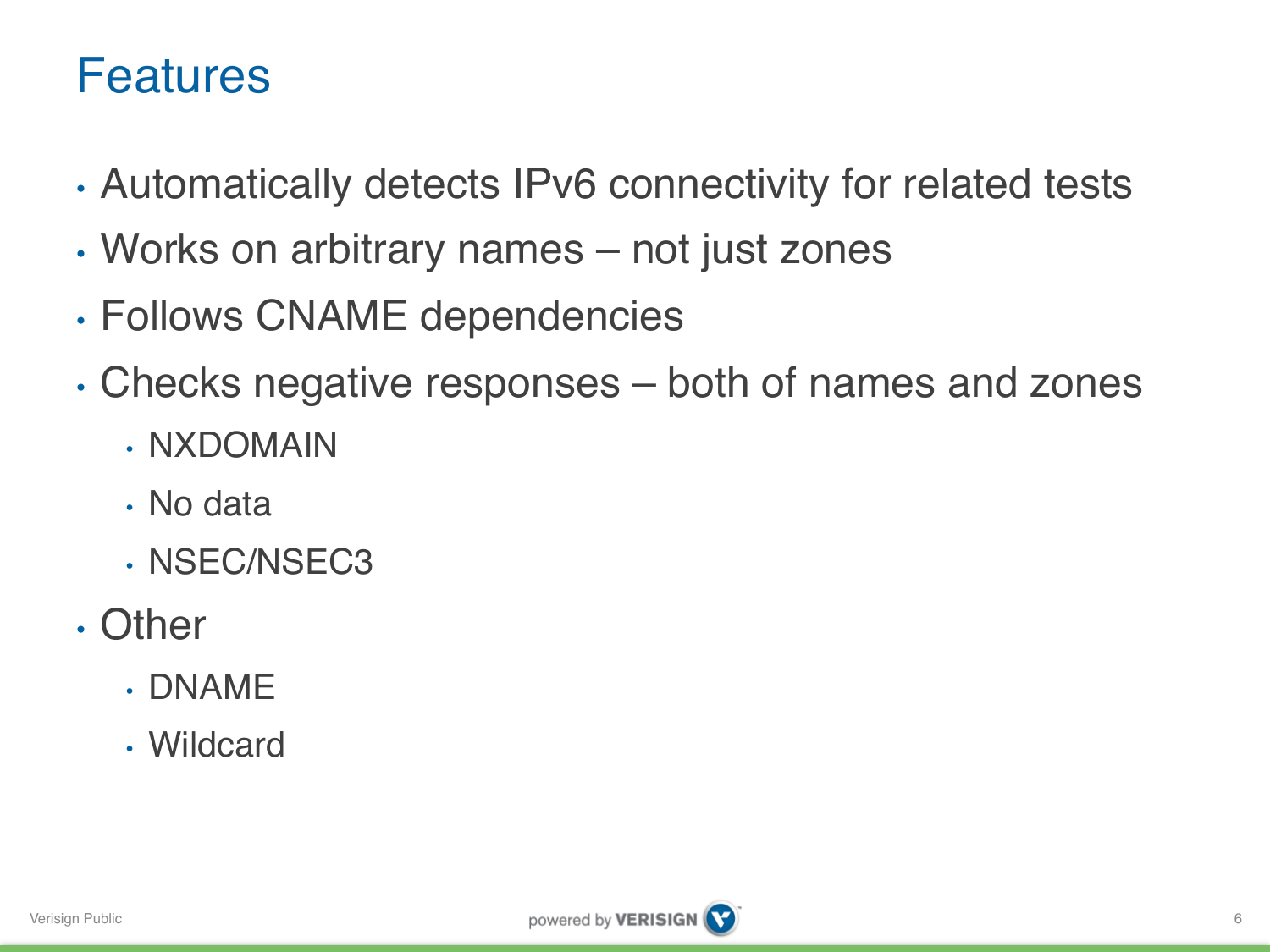#### Features

- Stub/full analysis
	- **Default**: Analyze just the name itself (stub)
	- **Optional**: Analyze to the height of any ancestor, including root (full)
- Explicit delegation
	- **Default**: Infer name servers from delegation from IANA root
	- **Optional**: Specify arbitrary name servers for a domain
	- (This also allows for analysis with an alternate (non-IANA) root)
- DLV
	- **Default**: No DLV
	- **Optional**: Specify a DLV server (e.g., dlv.isc.org)
	- (Yes, there is still quite a presence of DLV users out there)
- Multiple names analyzed serially or in parallel (work-inprogress)

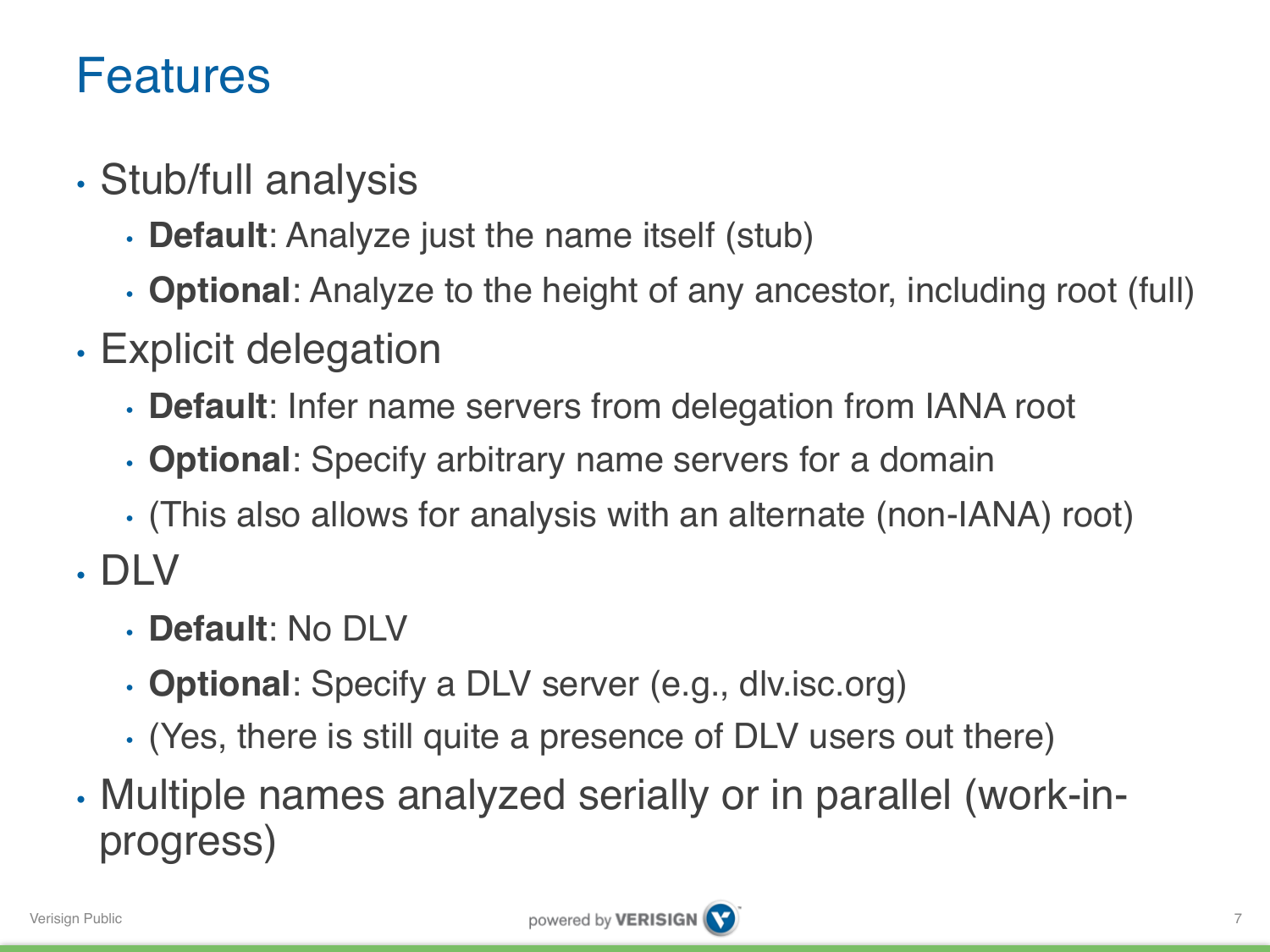## 0.1.0 Release – download and install

- Dependencies
	- $\cdot$  dnspython  $\geq 1.10$
	- pygraphviz  $\ge$  1.1
	- M2Crypto >= 0.21.0 (patches for DSA, ECDSA, GOST)
- Download location
	- TBD
- Install
	- Commands:
		- python setup.py build
		- sudo python setup.py install
	- Location:
		- Supporting python modules: PREFIX/lib/python\$VER/
		- Scripts: PREFIX/bin
- License: GPLv2

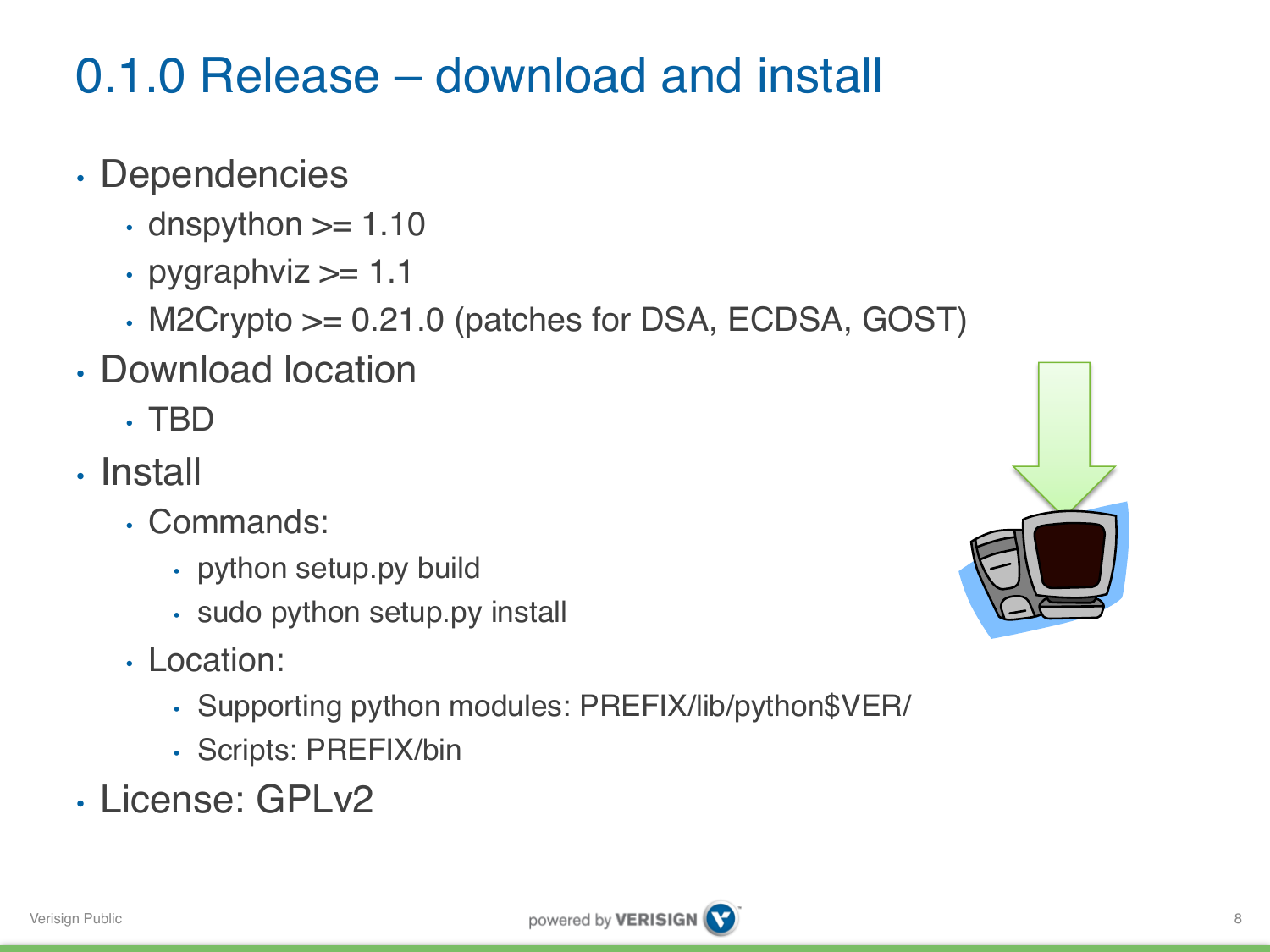### Example – verisignlabs.com

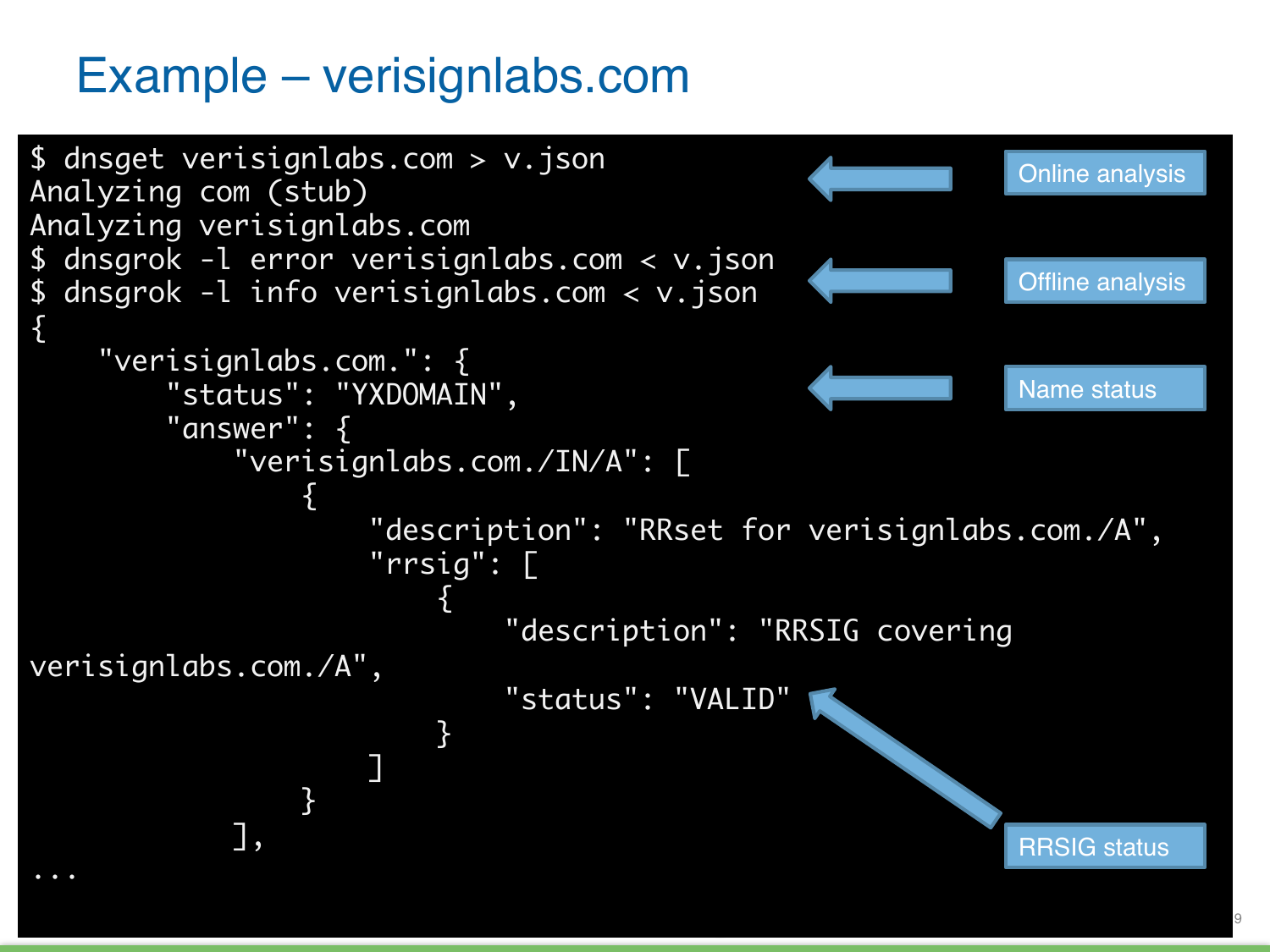### Example – verisignlabs.com

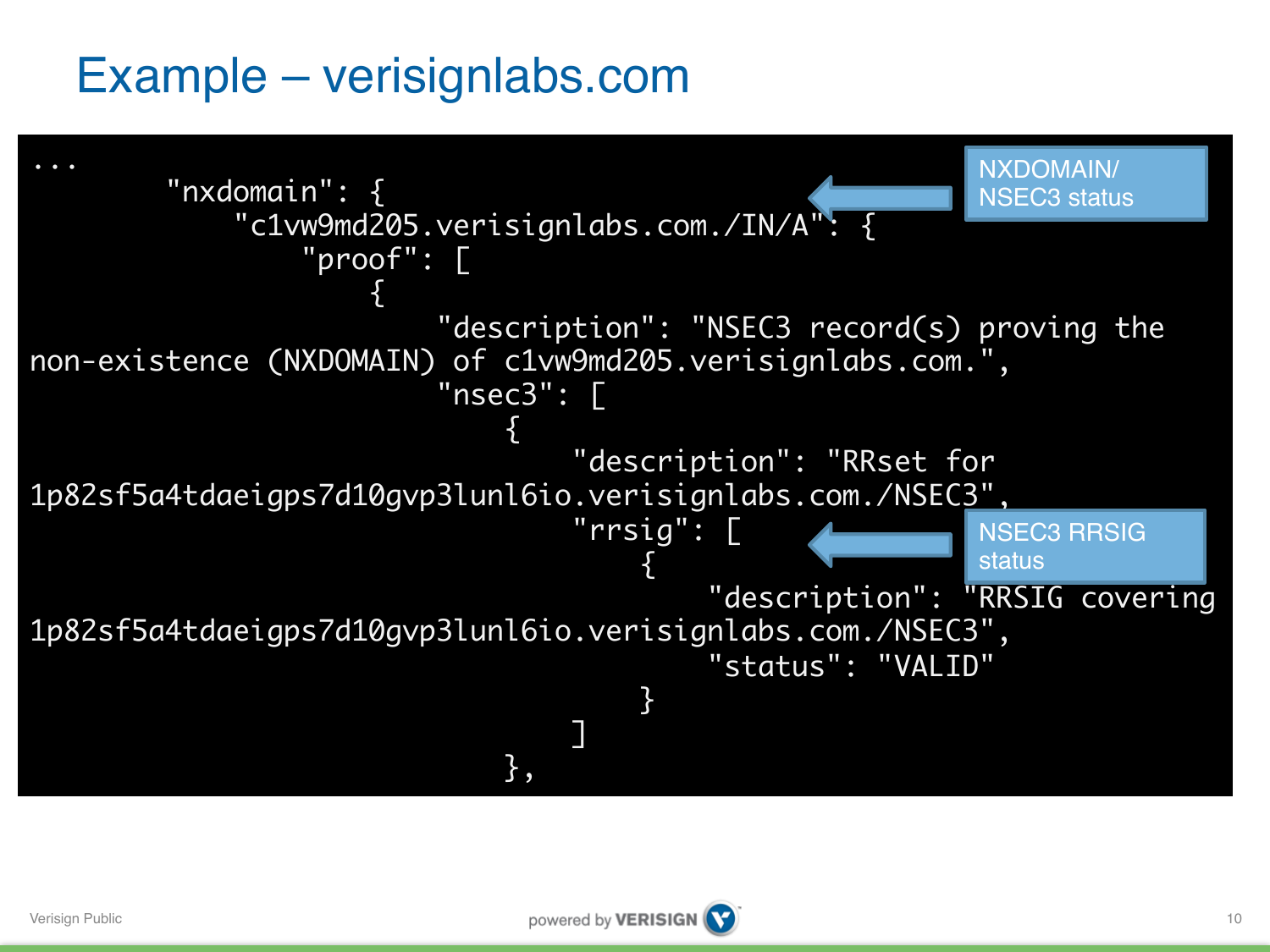### Example – verisignlabs.com

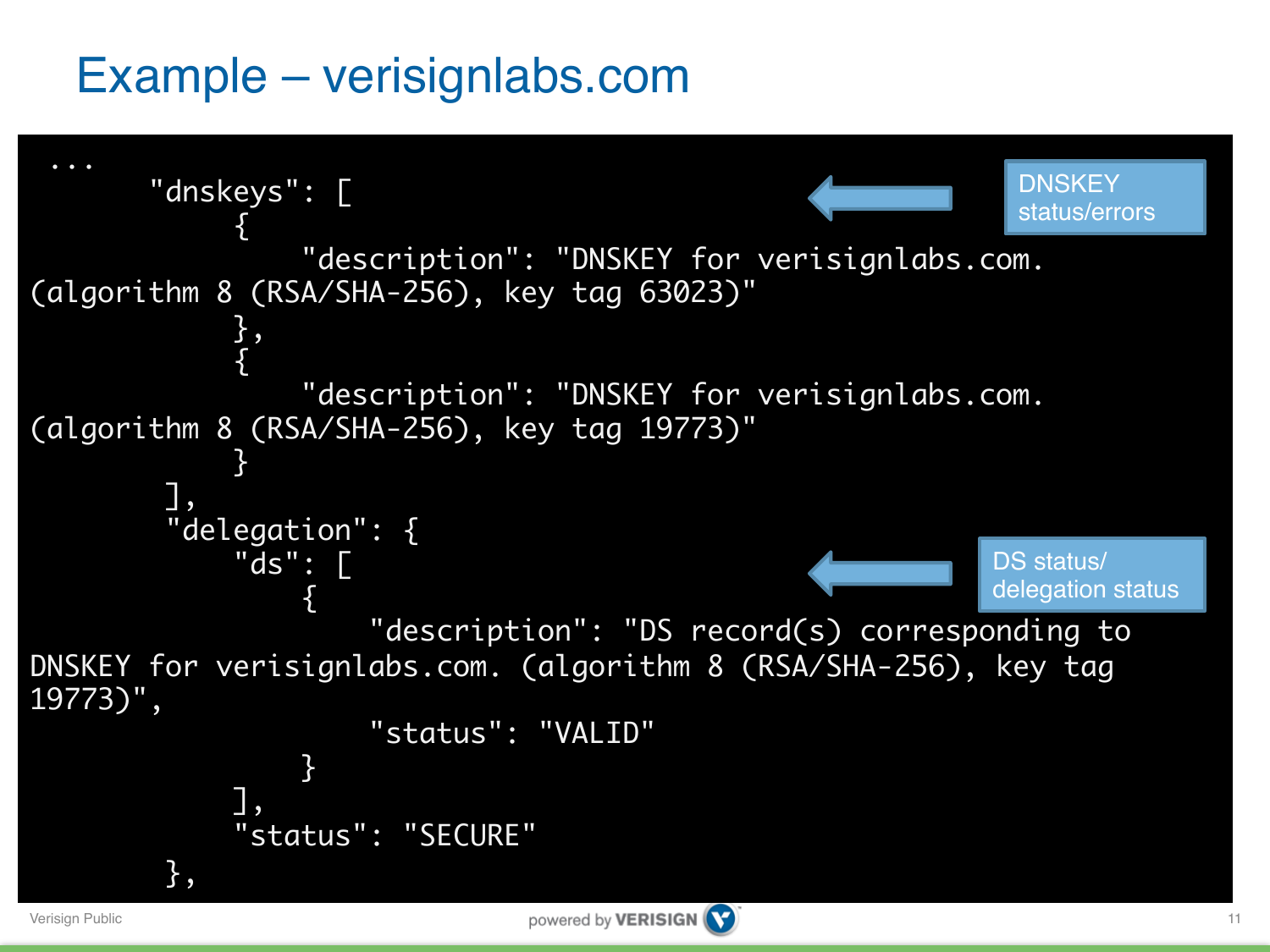## DNSViz Library – Lower Level Functionality

- Query engine
- Query/response handlers
- Subclass-able DNS Query
	- Define flags, types, response handling, etc.

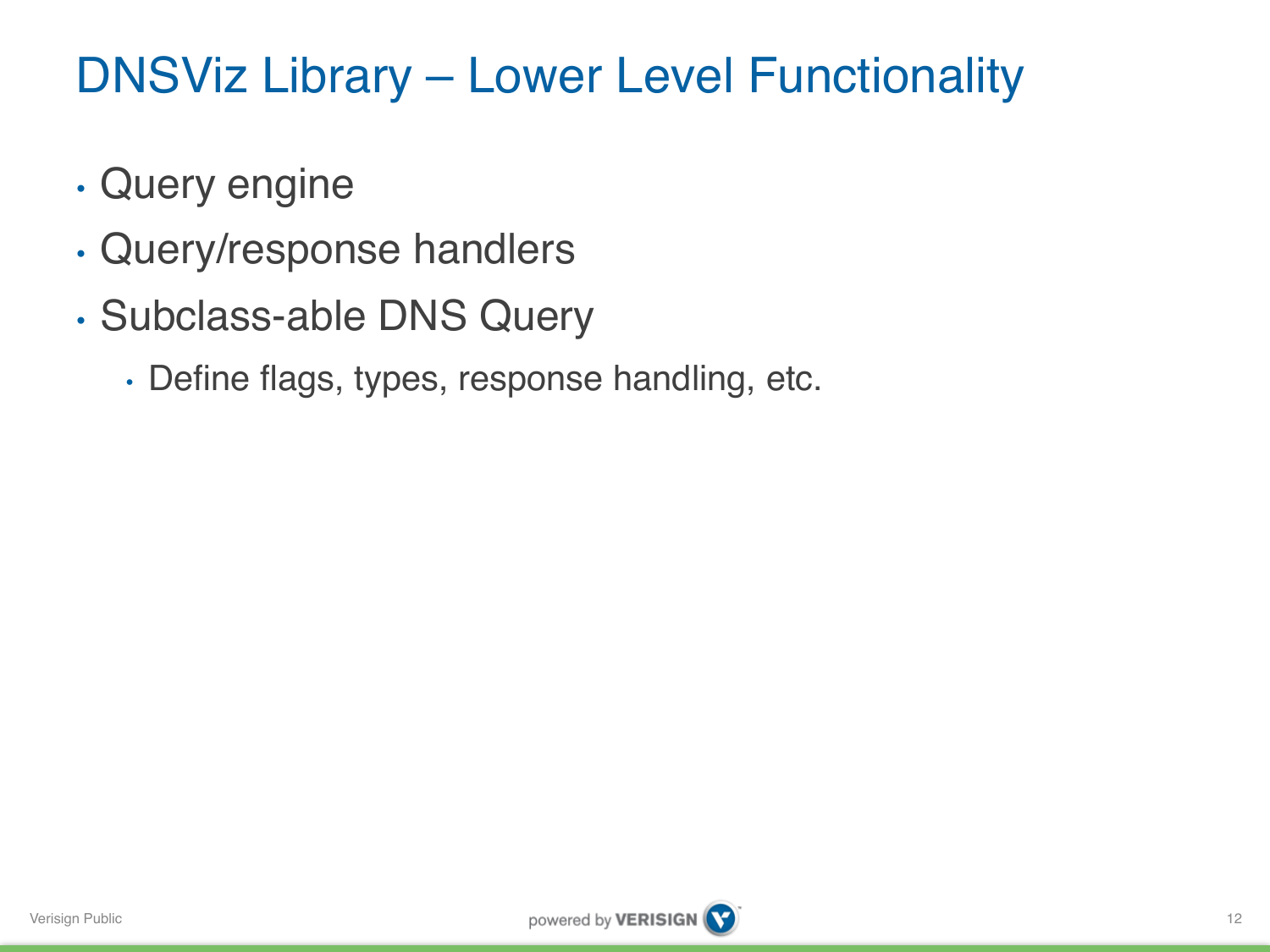# Testing and Feedback

- Help requested!
- Usability Feedback
	- Command line
	- Serialized online analysis schema (dnsget output)
	- Offline analysis schema (dnsgrok and dnsviz output)
	- Error code and description
	- Low-level primitives
- Feature requests
- Bug reports

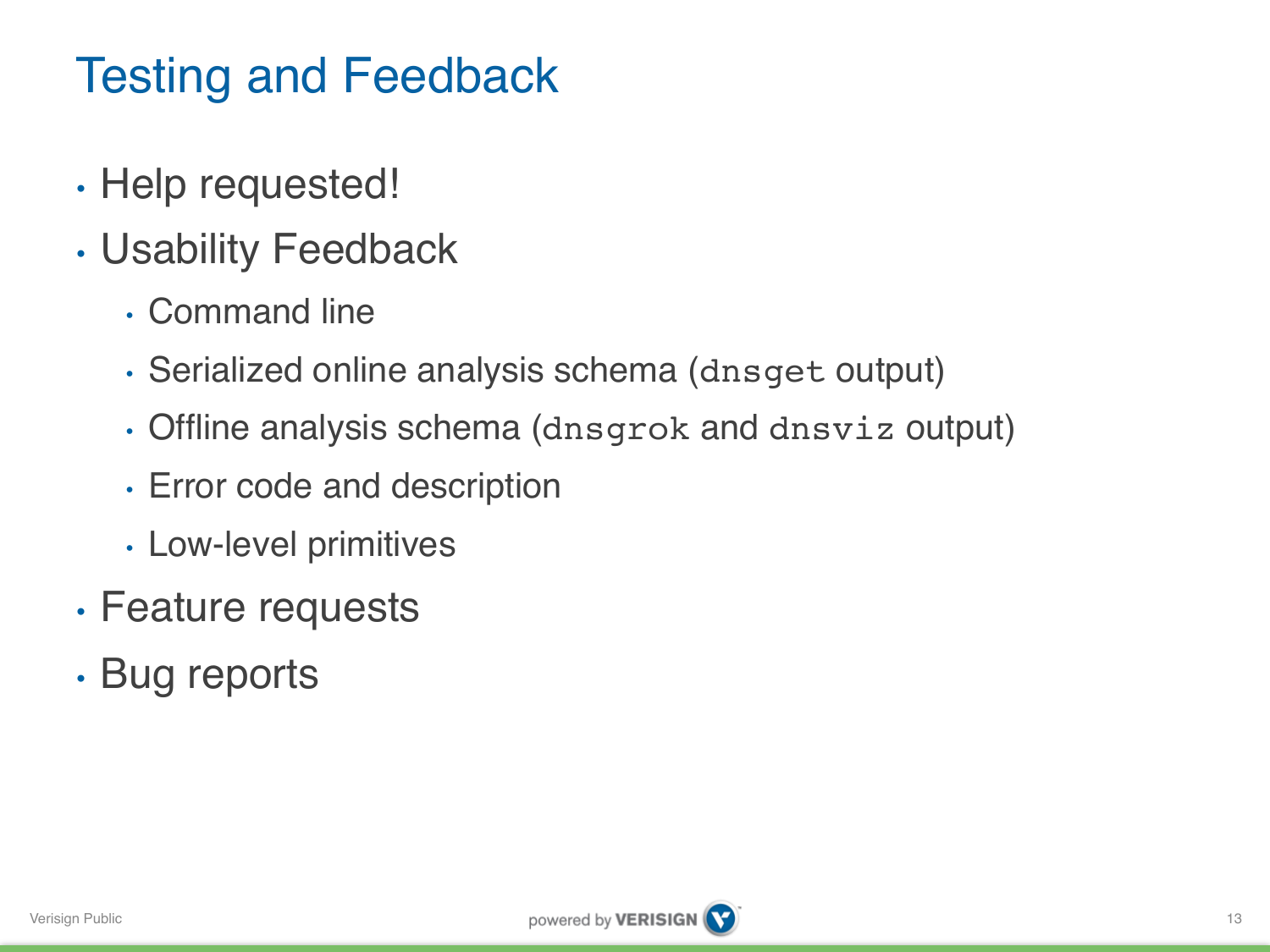## Future Work

- Regression tests
- Web front-end
	- General design
	- URL schema
- Recursive implementation and testing
- Arbitrary record types queried
- Community help welcome!
- Google Groups mailing list:

https://groups.google.com/d/forum/dnsviz-interest